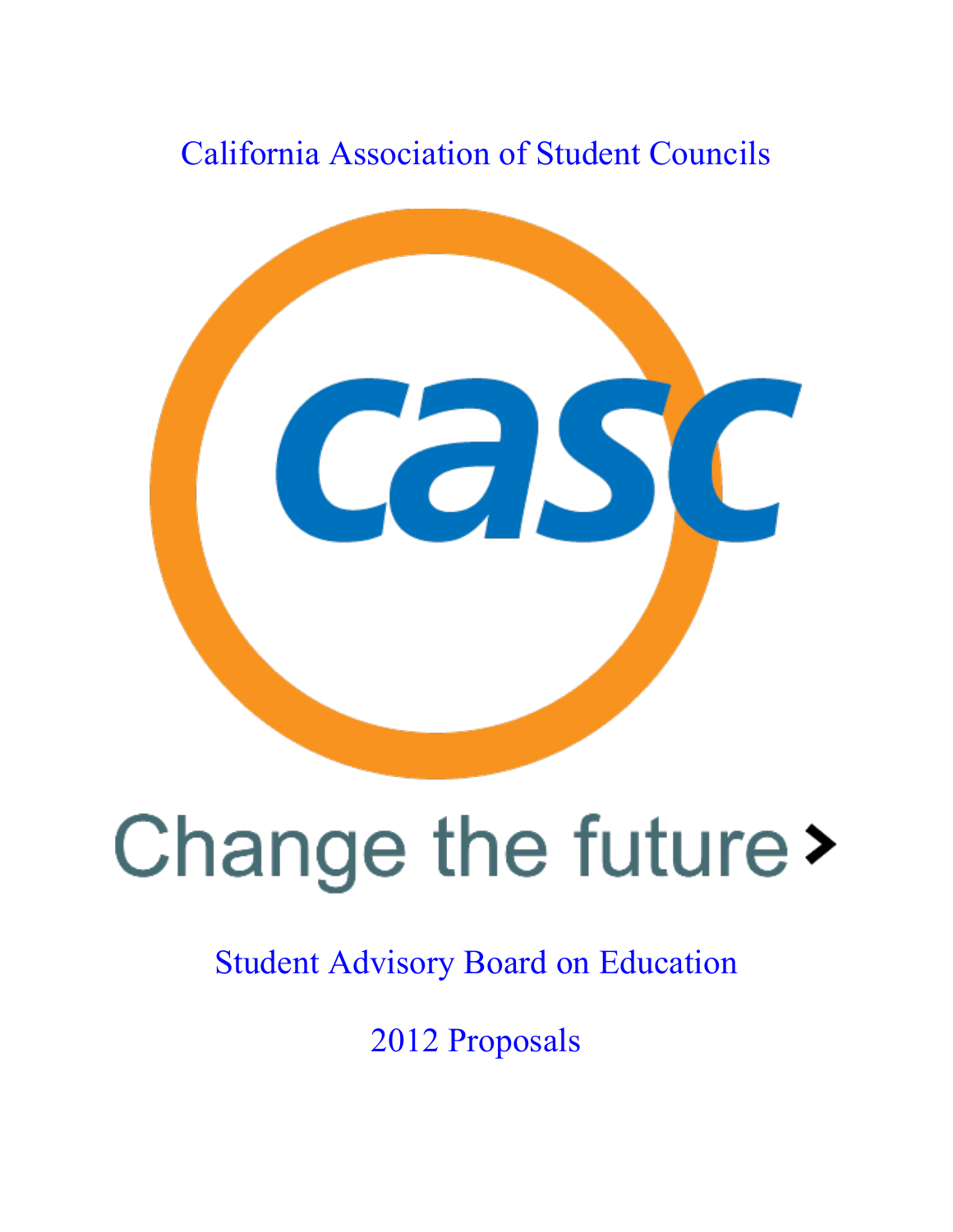Student Advisory Board on Education (SABE) *Proposals Developed November 3-7, 2012*

#### **Table of Contents**

Commendations . . . . . . . . . . . . 3

Staff Members . . . . . . . . . . . 3

Proposal #1: Cell Phones and Driving Safety in Health Curriculum. . . . . . . 4

Proposal #2: Overemphasis on Testing. . . . 7

Proposal #3: Preventing High School Dropouts. . . . . . 10

Proposal #4: Implementation of the Common Core Standards in California. . . . . 13

Proposal #5: Best Classroom Practices. . . . . . . . . . 16

*The California Association of Student Councils (CASC)* Executive Director: Dr. June Thompson cascmail@aol.com President: Raffi Margossian, Granada Hills Charter HS raffi.margossian@casc.net

> 1212 Preservation Parkway Oakland, CA 94612 Phone: 510-834-2272 | Fax: 510-834-2275 www.casc.net | CASCmail@aol.com

Hiro Bower, Granada Hills Charter HS Director, Education Policy, CASC hiro.bower@casc.net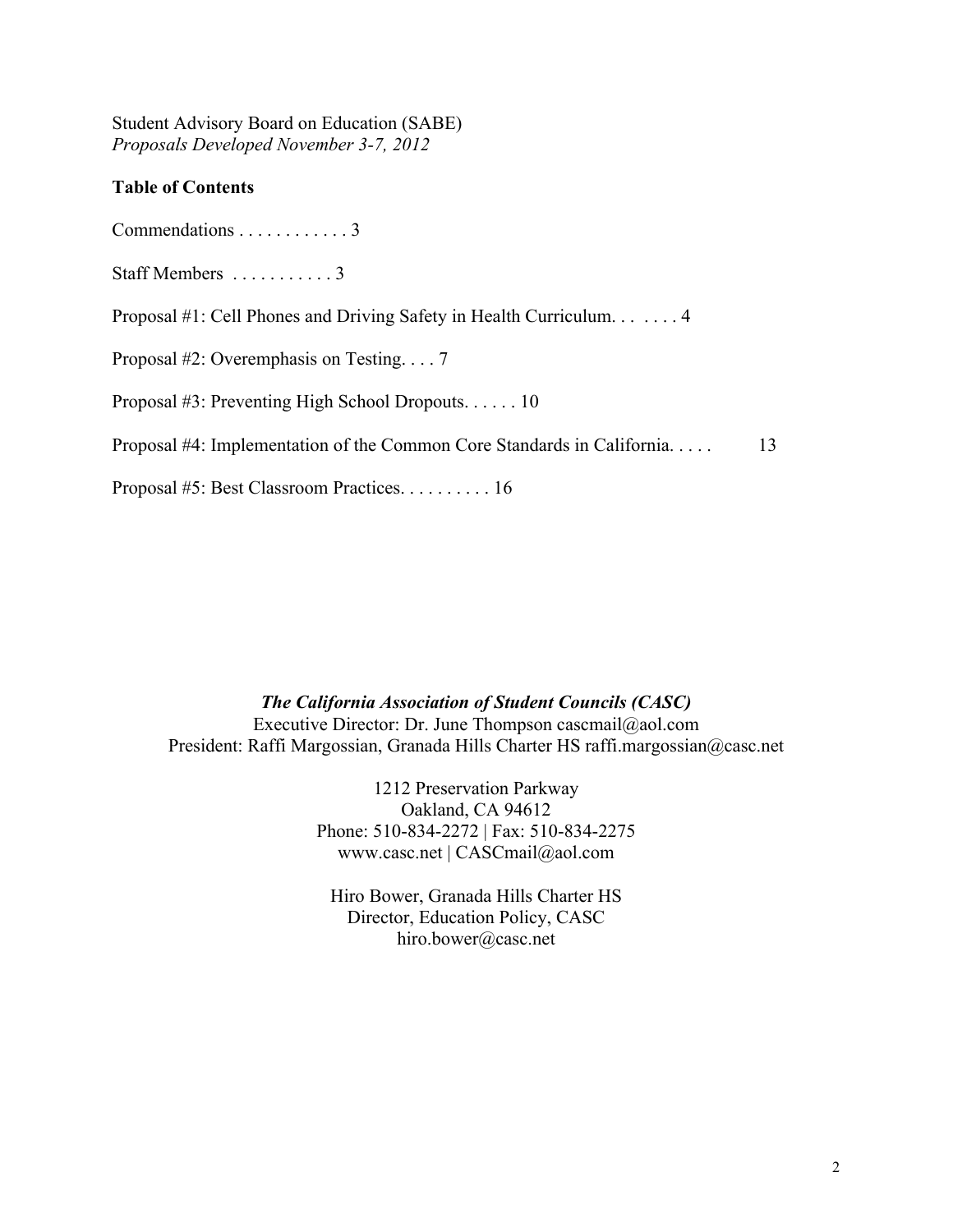# COMMENDATIONS

The Student Advisory Board on Education, a program of the California Association of Student Councils, is honored to extend the following commendations:

The Student Advisory Board on Education commends Josephine Kao, student member of the California State Board of Education, for her commitment to speaking up thoughtfully on behalf of the students of California and for serving as a valuable resource for the duration of the Student Advisory Board on Education conference.

The Student Advisory Board on Education commends the Honorable Tom Torlakson, State Superintendent of Public Instruction, for supporting student voice and for addressing the Student Advisory Board delegation this year.

The Student Advisory Board on Education commends the California State Board of Education for its dedication to enhancing the quality of public education in California and for its encouragement of student input in decision-making processes, especially by considering the proposals of the Student Advisory Board on Education.

The Student Advisory Board on Education commends Sue Burr, Executive Director of the California State Board of Education, for her dedication to the education system and support of the student voice in education decision-making processes.

The Student Advisory Board on Education commends Patricia de Cos, Deputy Executive Director of the California State Board of Education, for her invaluable knowledge and continued support of the California Association of Student Councils and the Student Advisory Board program.

The Student Advisory Board on Education commends the staff of the California State Board of Education for sharing their extensive expertise and providing generous help in arranging for the Student Advisory Board to present proposals before the Board every year.

#### STAFF MEMBERS

*Director*: Hiro Bower, Granada Hills Charter High School *Assistant Director*: Raffi Margossian, Granada Hills Charter High School *Advisor*: Quyen Ngo, Brown University *Research Team Lead*: Kunal Shah, Mira Loma High School *Administrative Team*: Angela Fronda, Granada Hills Charter High School *Counselors*: Annie Hadley, Moorpark High School; Ajay Shanmugham, Brea Olinda High School; Diana Im, California Academy of Math and Science; Nathaniel Lam, Troy High School; Patty Long, Mira Loma High School *Research Team*: Jay Nam, Troy High School; Monica Vathanavarin, Granada Hills Charter High School; Maggie Wang, Troy High School; Sergio Lopez, Leland High School; Josephine Kao,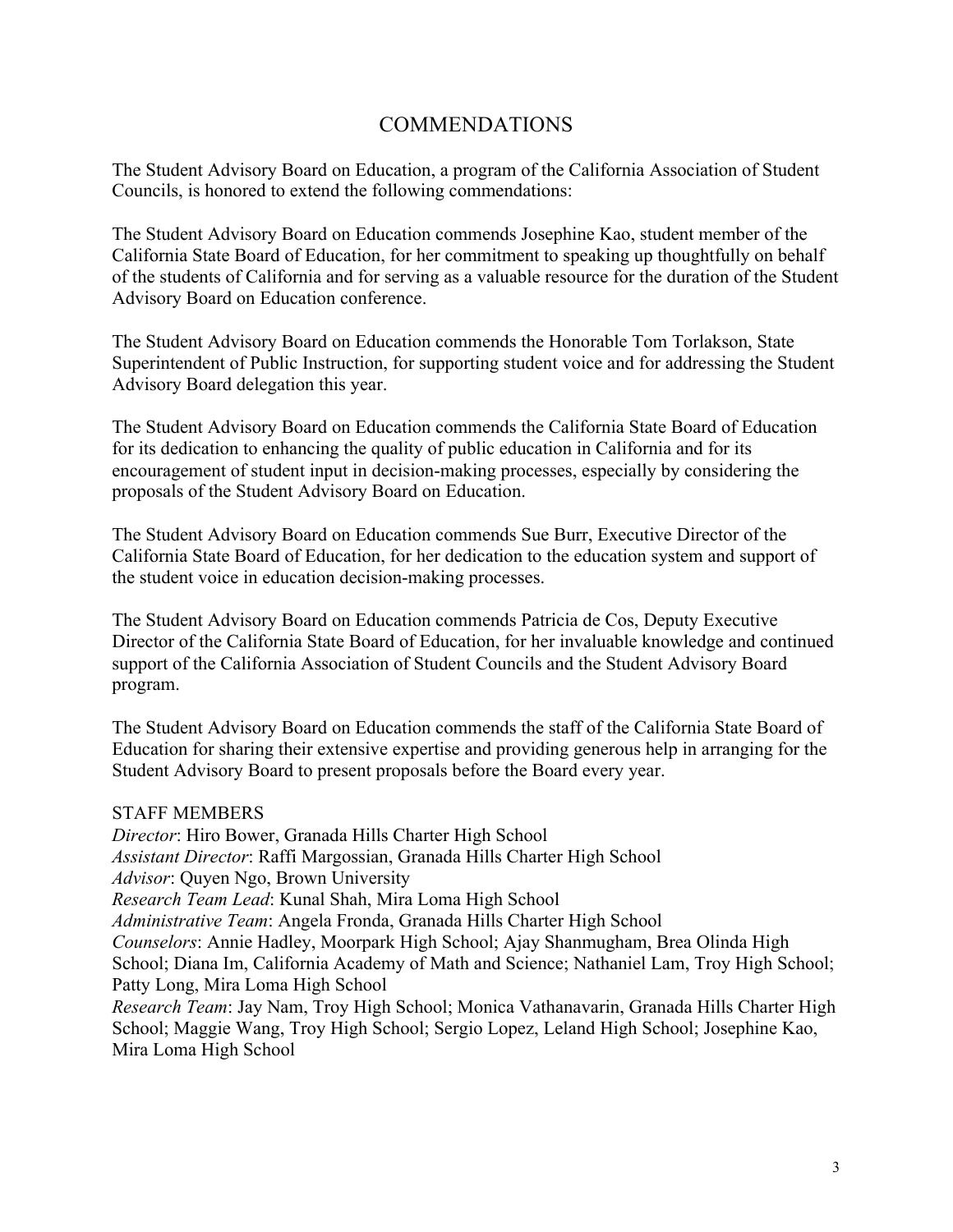| Topic:         | Cell Phones and Driving Safety in Health Curriculum                                                                                                             |
|----------------|-----------------------------------------------------------------------------------------------------------------------------------------------------------------|
| Speaker:       | Samuel Leichenger, Hamilton High School Humanities Magnet, Los Angeles                                                                                          |
| Writer:        | Claire Genesy, San Benito High School, Hollister; Jesse Zhang, California<br>Academy of Math and Science, Carson                                                |
| Group Members: | Claire Genesy, San Benito High School, Hollister; Giancarlo Gibson, El<br>Modena High School, Orange: Samuel Leichenger, Hamilton High School Humanities Magnet |

Modena High School, Orange; Samuel Leichenger, Hamilton High School Humanities Magnet Humanities, Los Angeles; James Mone, Benicia High School, Benicia; Jinnie Rhee, Valencia High School, Placentia; Laurel Ann Riley, Tomales High School, Point Reyes; Megan Yee, Beverly Hills High School, Beverly Hills; Jesse Zhang, California Academy of Math and Science, Carson

# **PRIORITY**

The Student Advisory Board on Education, a program of the California Association of Student Councils, establishes the incorporation of high school health curriculum educating students about the dangers of cell phone usage while driving as a priority.

# **RECOMMENDED SBE ACTION**

The Student Advisory Board recommends that the State Board of Education:

1) incorporates education regarding the dangers of cell phone usage while driving into the high school health curriculum.

2) encourages and endorses existing programs that promote awareness of the dangers of cell phone usage while driving.

# **LOCAL AND STATEWIDE IMPLEMENTATION DETAILS**

# **Policies**

Statewide health standards will encourage safe driving by emphasizing the connection between cell phone usage while driving and the likeliness of accidents and outlining its consequences. **Programs**

The State Board can recommend that schools hold awareness days on which the dangers of using a cell phone while driving are highlighted and made aware to the student body.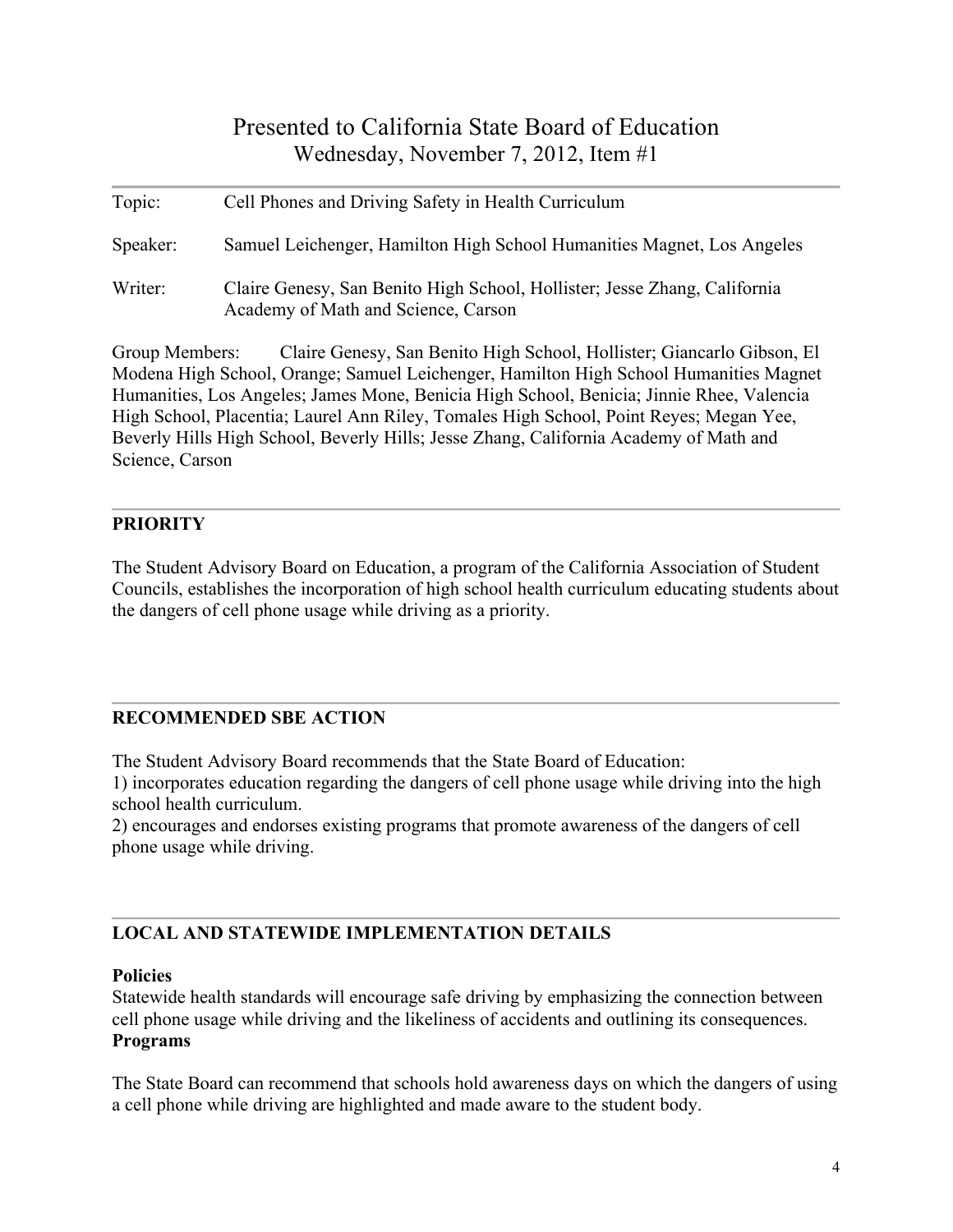#### **Student Action**

Organizations such as Teenagers Against Drunk Driving seek to educate students about the dangers of driving while distracted through the use of peer teaching.

#### **KEY ISSUES**

Students are much more likely to be involved in accidents caused by the use of a cell phone while driving because the consequences of such actions are not outlined in the required health curriculum.

#### **WHAT'S WORKING**

There have been several programs held across the state in order to make students aware of the dangers of distracted driving. In October of 2012, Toyota launched a high school safe teen driving program in southern California high schools. This program utilizes live presentations, videos, and distracted driving demonstrations at schools to engage students and teach them about the dangers of distracted driving. These types of programs have proven to be very successful in getting their message across.

#### **FISCAL ANALYSIS**

A minimal cost will be incurred to convene the members of a committee to make an addition to the health curriculum.

#### **RATIONALE**

Currently, there are several programs that promote safe driving habits including Driver's Education courses. However, because these programs are not exposed to all student drivers, accidents caused by using a cell phone and driving are still a pertinent issue. The negative effect of distracted driving is evident in 2010 traffic statistics. According to a 2010 National Highway Traffic Safety Administration survey, 3092 people were killed in crashes involving a distracted driver and an estimated additional 416,000 were injured in motor vehicle crashes involving a distracted driver, with cell phone usage being one of the leading factors to distracted driving. Furthermore, the National Safety Council estimates that 23% of auto collisions (1.3 million crashes) involved cell phones. Despite this, 55% of young drivers claim it is easy to text while they drive, according to 2011 data from the Ad Council. In this case, prevention and intervention are key. It is our duty and responsibility to aid students who are putting themselves and others in danger. In order to communicate the consequences of distracted driving, safe driving practices (specifically tailored to educate students about the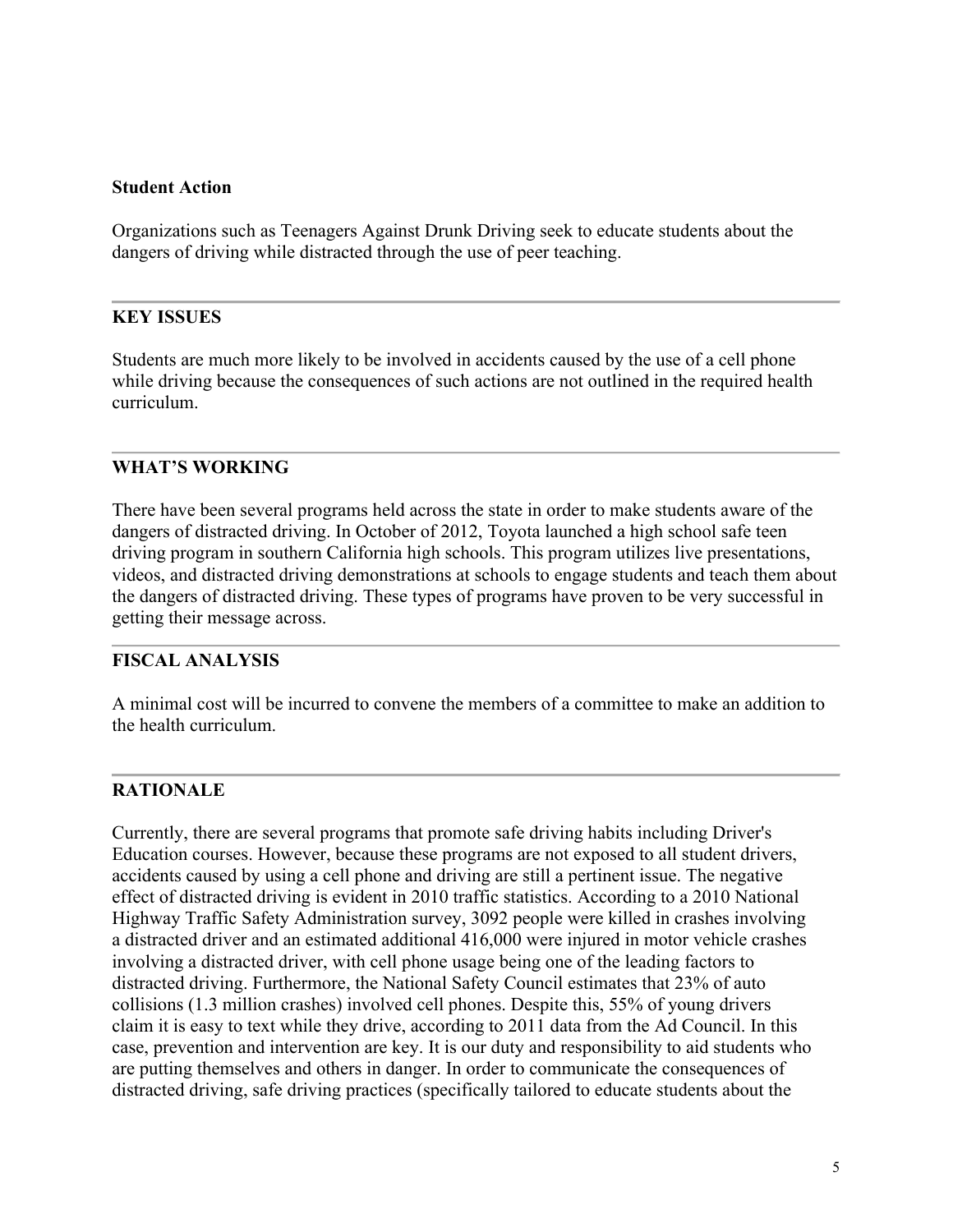dangers of using a phone while driving) need to be incorporated into the required high school health curriculum. The dangers of drunk driving are covered in the high school health curriculum and provide an effective means of prevention. A parallel method used to expose the dangers of driving while using a cell phone would be equally effective. Students deserve every opportunity to obtain knowledge on how to better protect themselves and practice safe driving habits.

# **SUMMARY OF PREVIOUS STATEWIDE DISCUSSION AND ACTION**

# **A. Present Pertinent Regulations and Policy:**

- Education Code  $# 51220(i)$  The adopted course of study for grades 7 to 12, inclusive, shall offer courses in the automobile driver education.
- Education Code # 51220.1 Automobile driver education shall be designed to develop a knowledge of the dangers involved in consuming alcohol or drugs in connection with the operation of a motor vehicle.
- Education Code # 51850-51854 The governing board of a school district maintaining a high school or high schools, a county superintendent of schools, and the California Youth Authority and State Department of Education in providing programs of high school education, may regulate who can profit by and who shall receive instruction in automobile driver training

# **B. Previous Legislative Action:**

- SB 28 The new Wireless Communications Device Law makes it an infraction to write, send, or read text-based communication on an electronic wireless communications device, such as a cell phone, while driving a motor vehicle.
- SB 1310 Prohibits all drivers from using a handheld wireless telephone while operating a motor vehicle. Motorists 18 and over may use a "hands-free device."
- SB 1090 Omnibus bill prohibits drivers under the age of 18 from using a wireless telephone or hands-free device while operating a motor vehicle.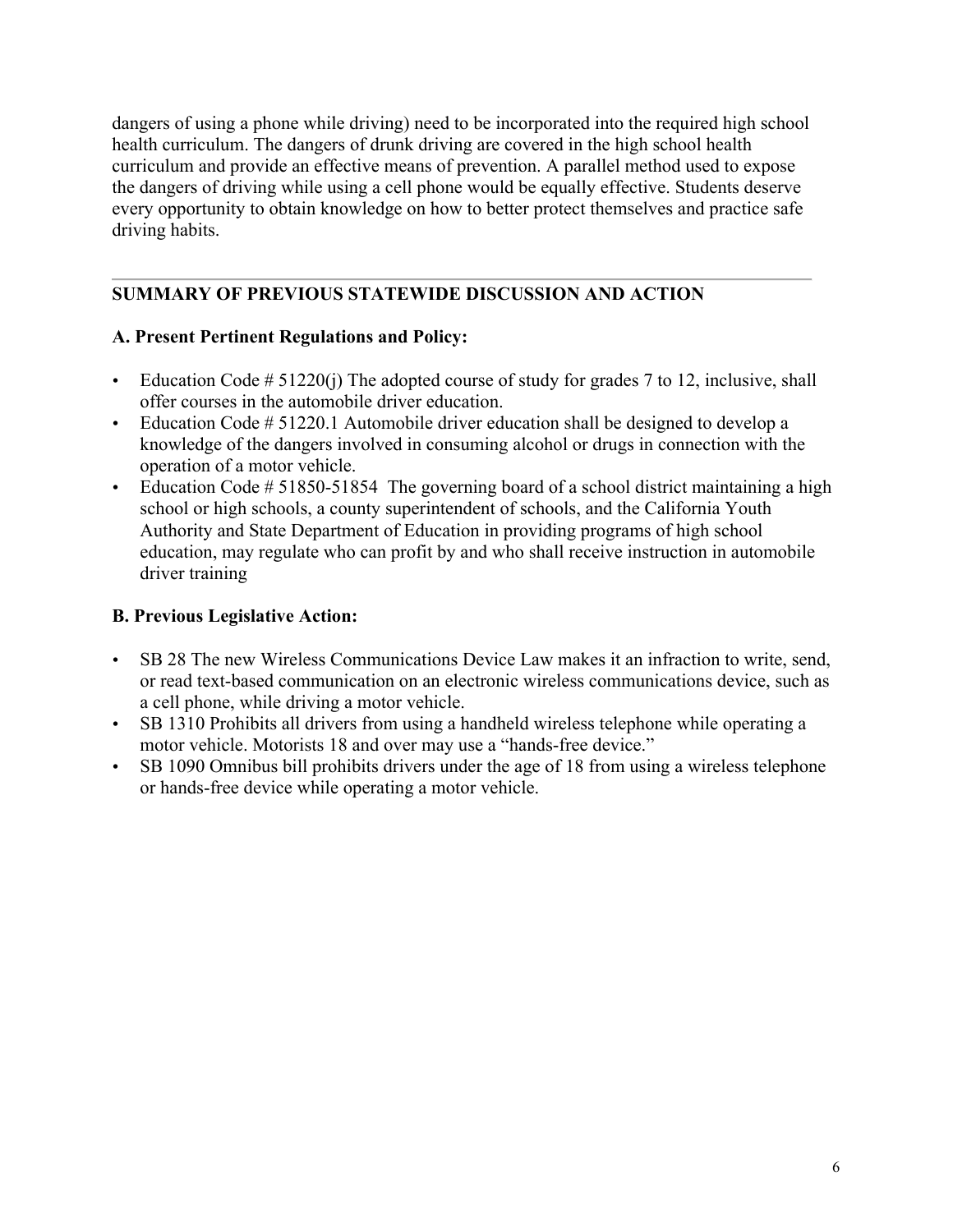| Topic:   | Overemphasis on Testing                                                                                                                                           |
|----------|-------------------------------------------------------------------------------------------------------------------------------------------------------------------|
| Speaker: | Alice Liu, Sage Hill School, Newport Coast                                                                                                                        |
| Writer:  | Ashley Gabrielle M. Pineda, Natomas High School, Sacramento                                                                                                       |
|          | Group Members: Peter Seo, South Pasadena High School, South Pasadena; Giselle<br>Ortiz, Valley View High School, Moreno Valley; Jayvelin Lovez, Valley View High, |
|          | Moreno Valley; Amanpreet Sidhu, Mira Loma High School, Sacramento; Anna Spallino, South                                                                           |
|          | Torrance High School, Torrance: Elliot Huscher: Franklin High School, Elk Grove                                                                                   |

# **PRIORITY**

The Student Advisory Board on Education, a program of the California Association of Student Councils, establishes the integration of student voice into the Academic Performance Index (API) as a priority.

# **RECOMMENDED SBE ACTION**

The Student Advisory Board on Education recommends that the SBE:

1 Create student surveys within the new, Smarter Balanced standardized tests that obtain student feedback on the effectiveness of schools in preparing students for postsecondary education and career.

2 Factor the students' feedback into the school's Academic Performance Index score.

# **LOCAL AND STATEWIDE IMPLEMENTATION DETAILS**

# **Additional Student Survey**

Create questions that evaluate schools' effectiveness in preparing its students for postsecondary education and career. Student opinion can be quantified by using a likert scale to respond to various statements such as (but not limited to):

- I am aware of my school's career center.
- I plan to pursue a career in this subject.
- My school provides me with internships and career readiness programs.
- My school has prepared me for postsecondary education/ career.
- I plan to pursue a career in this subject.
- Incorporate student surveys into the Smarter Balanced test for each subject test.

# **Calculation into API**

The State Superintendent, with the approval of the SBE, will determine the weight of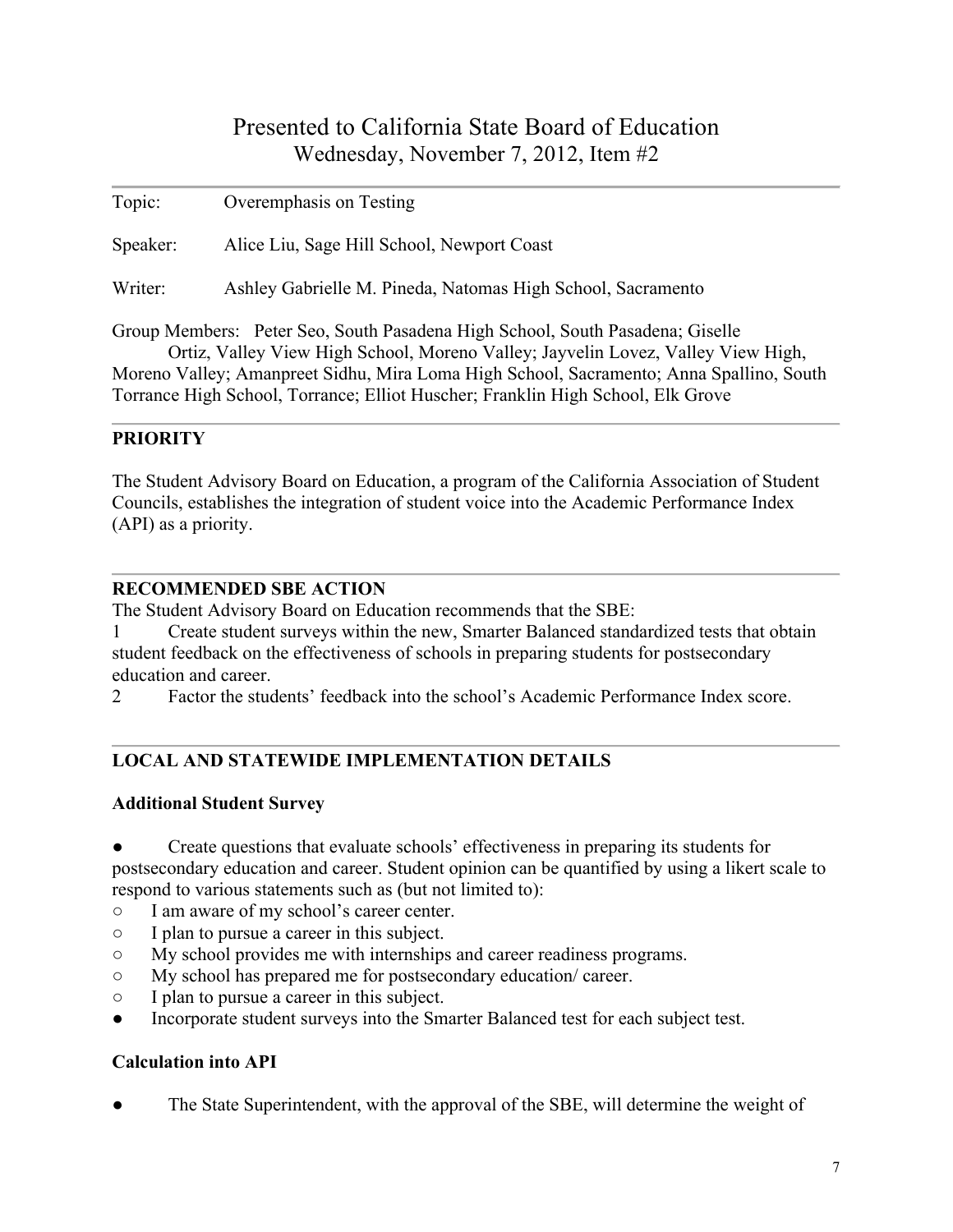student opinion in the remaining 40% of non-test indicators of API score for secondary schools.

# **KEY ISSUES**

Although the API is intended to be a measure of a school's overall academic growth, there is no student voice in the determination of API. This decreases the accountability of teachers in the classroom, as most of their time is spent with the students themselves.

Important aspects of school, such as student's reception to curriculum and various teaching methods are essential components of a school's overall performance, yet they are not factored into the school's API.

# **WHAT'S WORKING**

The Measures of Effective Teaching (MET) Project, a study funded by the Bill and Melinda Gates Foundation, concluded that student feedback is vital to the student achievement by providing strengths, weaknesses, and areas of potential improvement to teachers.

SB 1422, passed by the California Association of Student Councils, would authorize the student government of a school maintaining any of grades 9 to 12, inclusive, to establish a committee of pupils and teachers to develop a survey by which pupils may provide feedback to teachers.

# **FISCAL ANALYSIS**

A minimal cost will be required to convene members of a committee that will develop the student survey.

There will be a minimal cost for paying Smarter Balanced to incorporate the survey into testing software and provide printed versions for the schools that require them.

# **RATIONALE**

The API is based on standardized testing, causing schools and teachers to mainly focus on improving academically, at the expense of not providing for the personal development of the student. This constant attention to academic improvement causes schools to focus mainly on increasing their API score, causing students to view learning as a burden and to feel restricted from having a deeper understanding of curriculum. Even though students have these viewpoints on their school, they are not taken into consideration when giving a school its rank. API scores starts to misrepresent schools that continually improve API scores by neglecting student personal growth.

Recently, SB 1458 reduced the weight of standardized testing on API to no more than 60%. Although the remaining 40% of non-test indicators has yet to be determined, it is vital that student opinion is accounted for in this percentage. The students opinions collected by the survey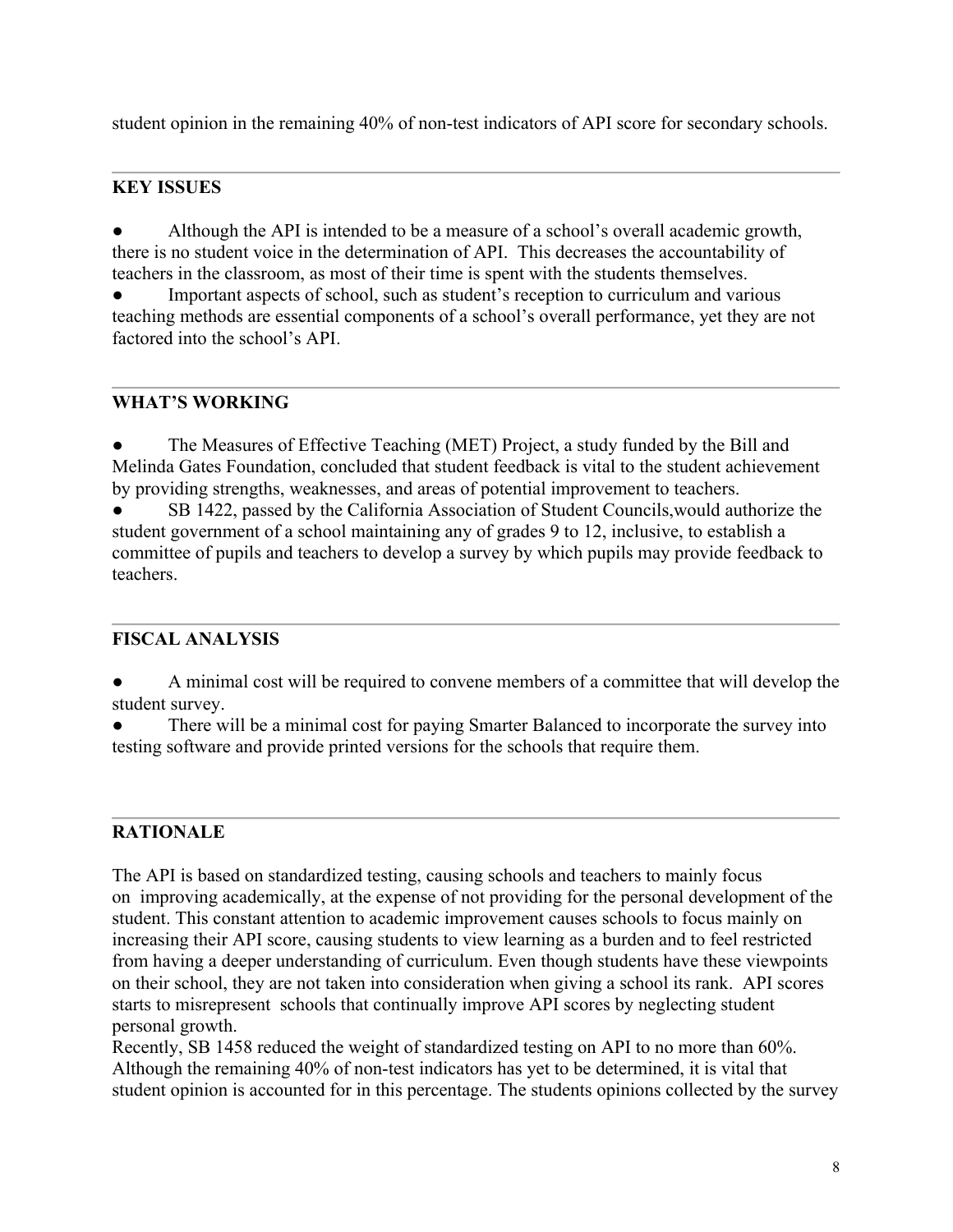would be used to determine the extent in which schools and teachers provide opportunities for students to grow as individuals. Most importantly, the recognition of the importance of student voice in teacher accountability will give students a sense of empowerment, knowing that their voice is heard and their opinions matter in the evaluation and improvement of their school.

# **SUMMARY OF PREVIOUS STATEWIDE DISCUSSION AND ACTION**

- **Previous Student Advisory Board on Education Recommendations:** Student Evaluation of Teachers, SABE 2009, 2010, 2011
- **Present Pertinent Regulations and Policy:** SB 1422 - Student Evaluation of Teachers
- **Previous Legislative Action:**

Senate Bill 1458 approved on September 26, 2012, authorizes the State Superintendent with the approval of the SBE, to develop and implement a program of school quality review to complement the API, if an appropriation is made for the this in the annual Budget Act.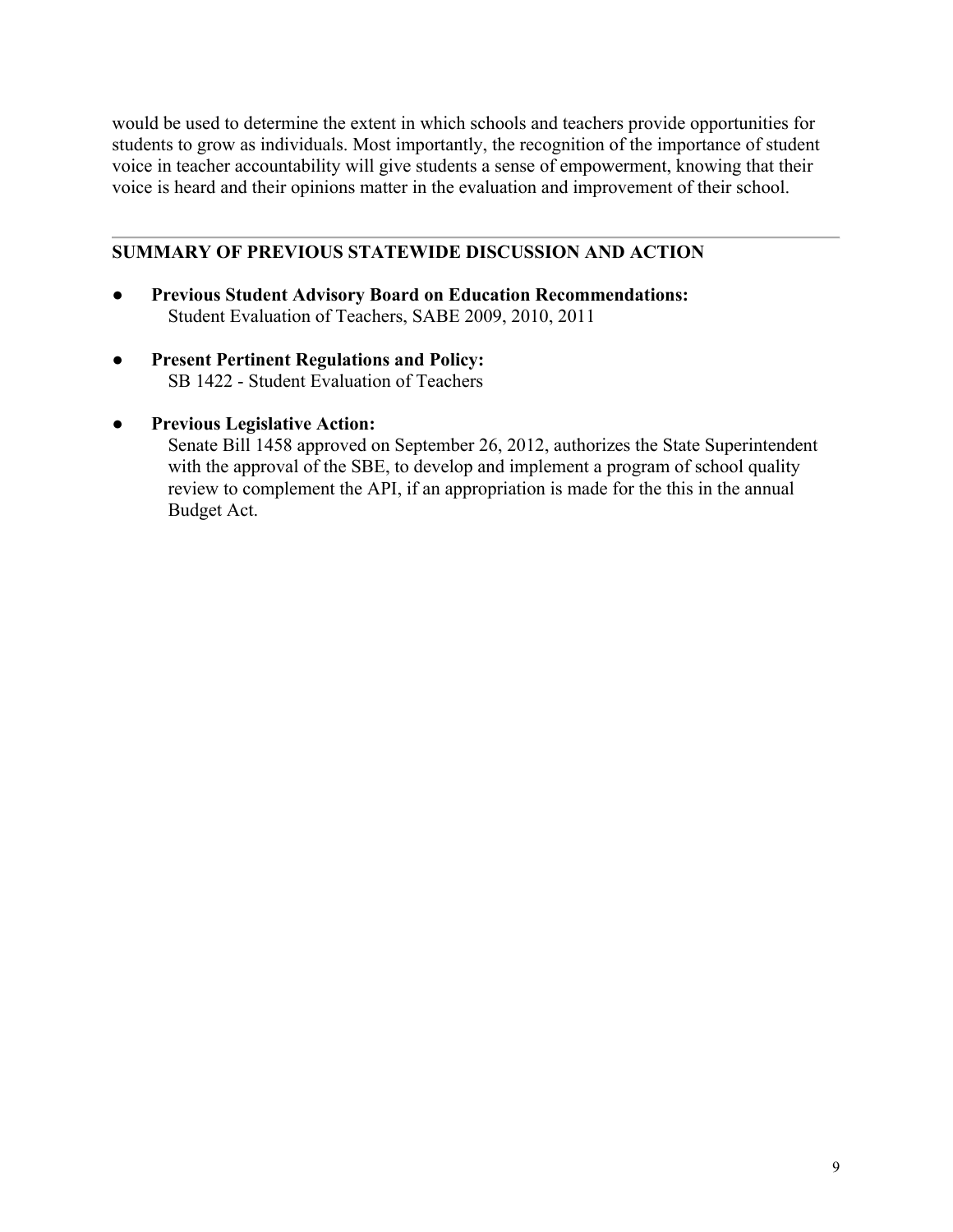| Topic:   | Preventing High School Dropouts                           |
|----------|-----------------------------------------------------------|
| Speaker: | Bennett Martin, The School of Arts and Enterprise, Pomona |
| Writer:  | Nelson Liu, Troy High School, Fullerton                   |

Group Members: Nelson Liu, Troy High School, Fullerton, Bennett Martin, The School of Arts and Enterprise, Pomona, Lacie McArdle, E.V. Cain Middle School, Auburn, Daniel Million, The Preuss School UCSD, San Diego, Emily Sim, Troy High School, Fullerton, Grace Song, J. Rowland High School, Rowland Heights, Vikram Sriram, Brea Olinda High School, Brea, Matthew Ware, Santa Monica High School, Santa Monica.

# **PRIORITY**

The Student Advisory Board on Education, a program of the California Association of Student Councils, establishes the clarification of the correlation between student dropout rates and bullying as a priority.

#### **RECOMMENDED SBE ACTION**

The Student Advisory Board recommends that the SBE 1) Release a statement that directly reveals the correlation between bullying and high school dropout rates; 2) Contact county superintendents and advise them to include information in their schools on the effects of bullying on the dropout rate; 3) Incorporate the effects of bullying on dropping out to state health curriculum standards.

# **LOCAL AND STATEWIDE IMPLEMENTATION DETAILS**

#### **Policies**

The government of California recognizes bullying as a significant contributing factor of the dropout rate. The State Board of Education should also create substandard 1.12.M, which clearly outlines that bullying is a stressor causing students to potentially drop out, within Standard 1 of the Mental, Emotional, and Social Health section of the California Health Standards for high school students.

# **SBE Action**

The State Board of Education should recommend county superintendents to disseminate information to teachers within their jurisdiction regarding the effects of bullying, including its impact on the pupil retention rate, during National Bullying Prevention Month.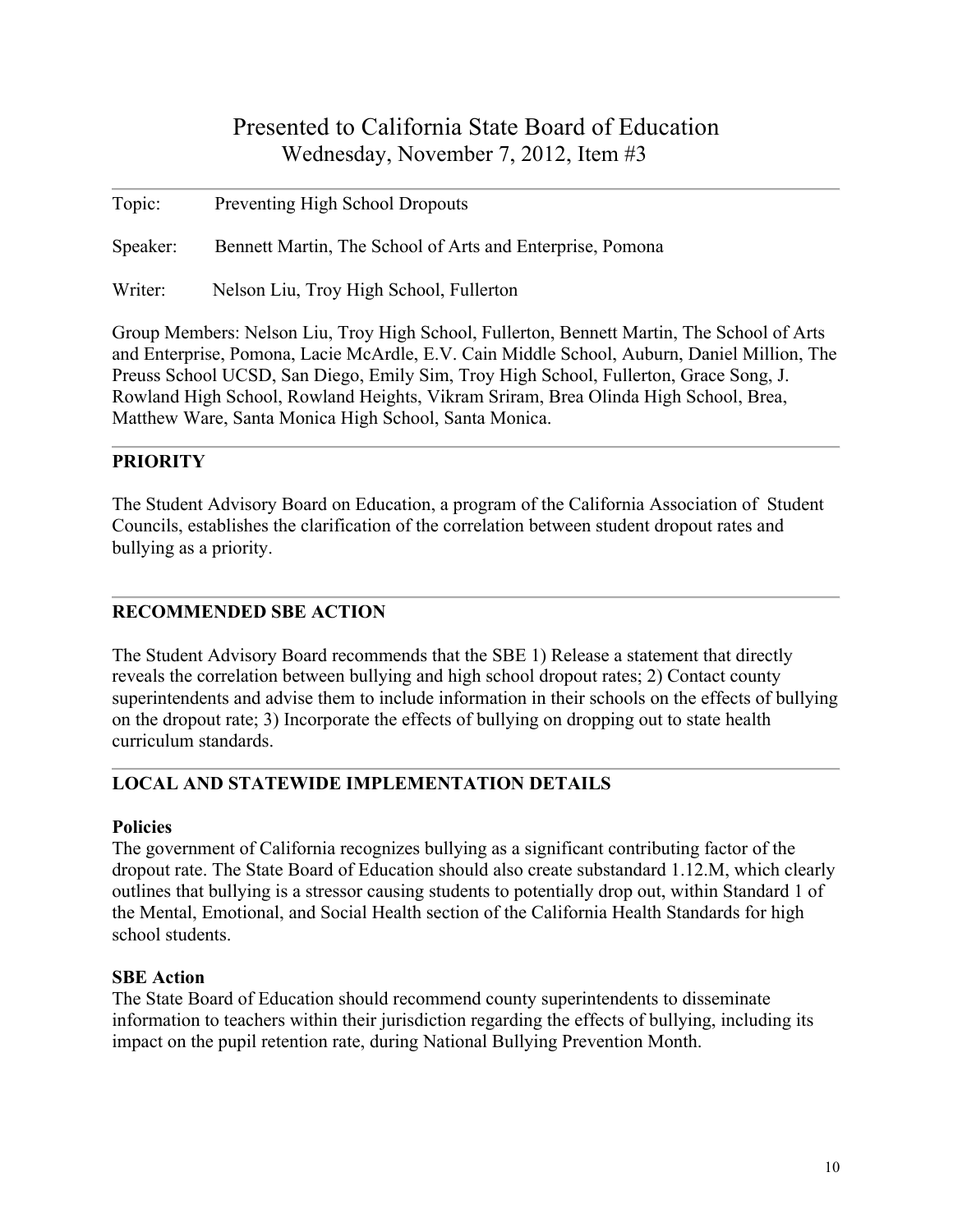#### **Student Action**

Students understand that reporting bullying can be done under completely anonymous circumstances and that they will collaborate with teachers to reduce the prevalence of bullying, thus lowering the dropout rate.

# **KEY ISSUES**

- The National Association of School Psychologists reports that 1 in 10 students who drop out do so because they have been bullied.
- A 2007 study conducted by the University of Virginia corroborates that the dropout rate is 29 percent above average in schools with high levels of bullying, but 28 percent below average in schools with comparatively low levels of bullying.

# **WHAT'S WORKING**

- AB 630: This assembly bill recommends that teachers use activities and other methods to reduce bullying.
- National Bullying Prevention Month.

# **FISCAL ANALYSIS**

An increased retention rate increases the amount of funding each school receives. Although the state will initially have to cover the expenditures of higher student attendance, this cost is negligible compared to the economic benefits of a higher student retention rate. A New York Times article dictates that for every dollar spent on a high school graduate by the state government, there is a return of about \$1.45 to \$3.55. A modification to AB 630 would only incur the minimal administration costs. It is unnecessary to increase funding to the program itself. Although research costs should be considered to implement the effects of bullying on dropouts into the curriculum, CALPADS is already in effect and will mitigate the impact on the state budget.

# **RATIONALE**

There is currently not enough transparency on the correlation between bullying and the dropout rate. Bullying is the largest quantifiable cause of dropping out; 1 in 10 students who drop out of high school do so because they are victims of bullying.The government of California has not formally acknowledged that students who are bullied are more likely to drop out than their peers. Issuing such a declaration is a necessary step before individual school districts can take measures to decrease dropout rates due to bullying. The SABE also recommends the SBE create substandard 1.12M, which clearly outlines that bullying is a stressor which can lead students to drop out, within Standard 1 of the Mental, Emotional, and Social Health section of the California Health Standards for high school students. By educating students on the harmful effects of bullying, students who are distant from other repercussions (e.g., suicide) can take bullying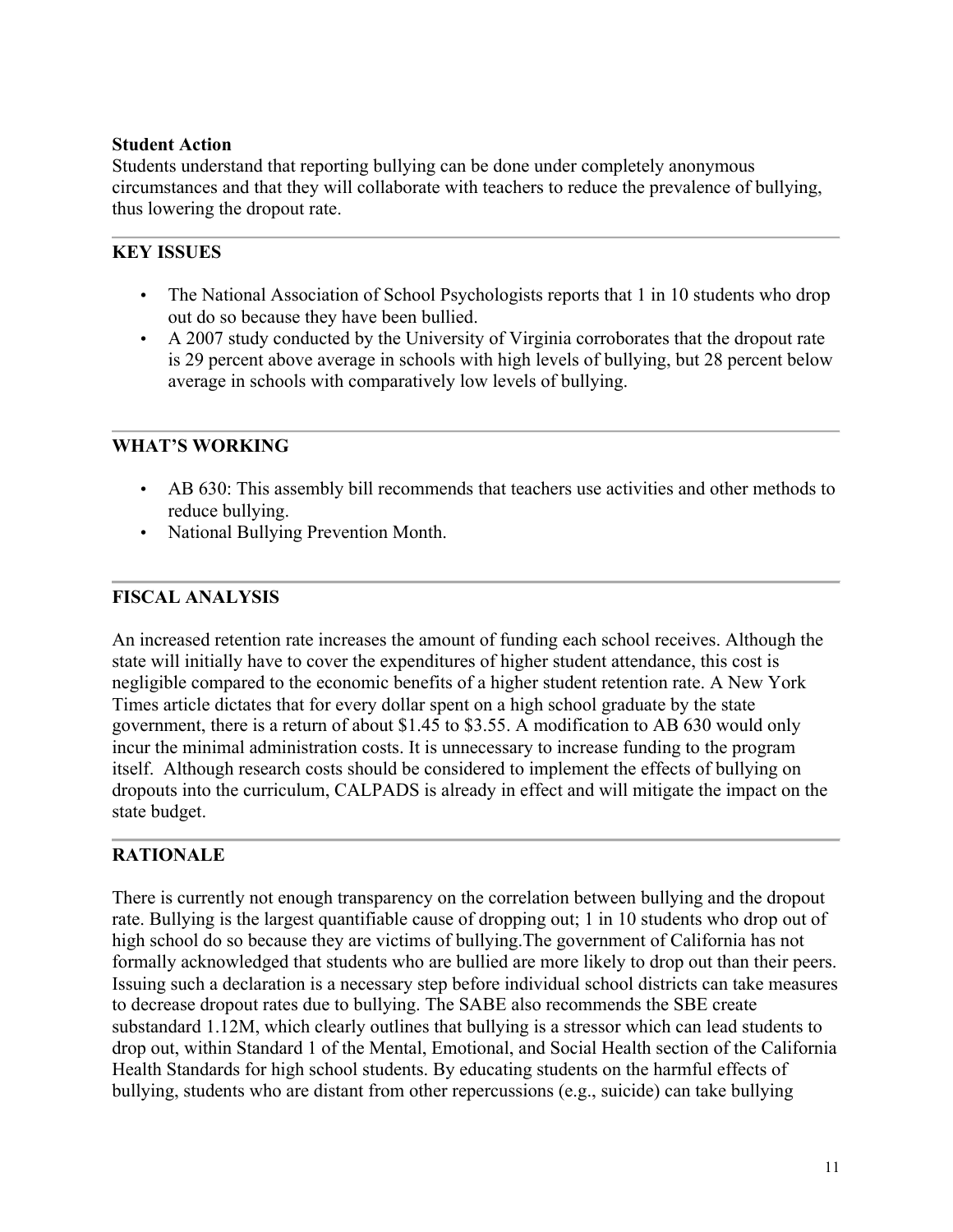prevention programs with more gravity. This will expose all students in California to this issue and affirm that the state and the California Department of Education recognize how bullying can lead to students dropping out of high school.The SBE should strongly consider these recommendations because of the outstanding fiscal benefits. The amount of revenue which could be generated has enormous significance and is especially needed in this time of budget cuts.

# **SUMMARY OF PREVIOUS STATEWIDE DISCUSSION AND ACTION A. Present Pertinent Regulations and Policy:**

- AB630 (Provides funding for supplementary curriculum taught during National Bullying Month aimed to prevent bullying)
- CALPADS (California Longitudinal Pupil Achievement Data System. Follows students throughout their 4 years of high school and reports cohort data on graduation and dropout rates organized by demographics)
- California Education Code §32261-32262 (The state recognizes that students have the right to attend school on safe, secure, and peaceful campuses.
- California Education Code §32265 (Organizes conferences between schools meant to share best practices used to reduce violence, vandalism, drug use, gangs, bullying prevention, etc. )
- California Education Code §32270 (Establishes a statewide schools safety cadre for the purpose of collaboration and reducing bullying among other things.)
- California Education Code §48900 (Emphasizes suspension as a consequence of bullying.)

# **B. Previous State Board of Education Action:**

- SB65 (1985) Provides funding to counselors to outreach to students at risk of dropping out
- *Bullying in Schools* (2003) A public report published by the SBE that details the problem of bullying in schools.

# **C. Previous Legislative Action:**

- **SB 1251 (2008)** This bill includes 5- and 6-year graduation rates in the calculation of a school's Academic Performance Index (API)
- **SB 1532 (2008)** This bill establishes a goal of attaining a statewide high school graduation rate of 90 percent, and provides that a school district or high school would demonstrate AYP (adequate yearly progress) by achieving a 90 percent graduation rate or by reducing the gap between its graduation rate and the 90 percent target by 10 percent every 2 years.
- **SB 651 (2009)** This bill requires the superintendent to submit a report (*Annual Report on Dropouts)* to the governor, legislature, and state board.
- **SB 1357 (2010)** This bill requires the California Department of Education to include data on student absences in the California Longitudinal Pupil Achievement Data System (CALPADS)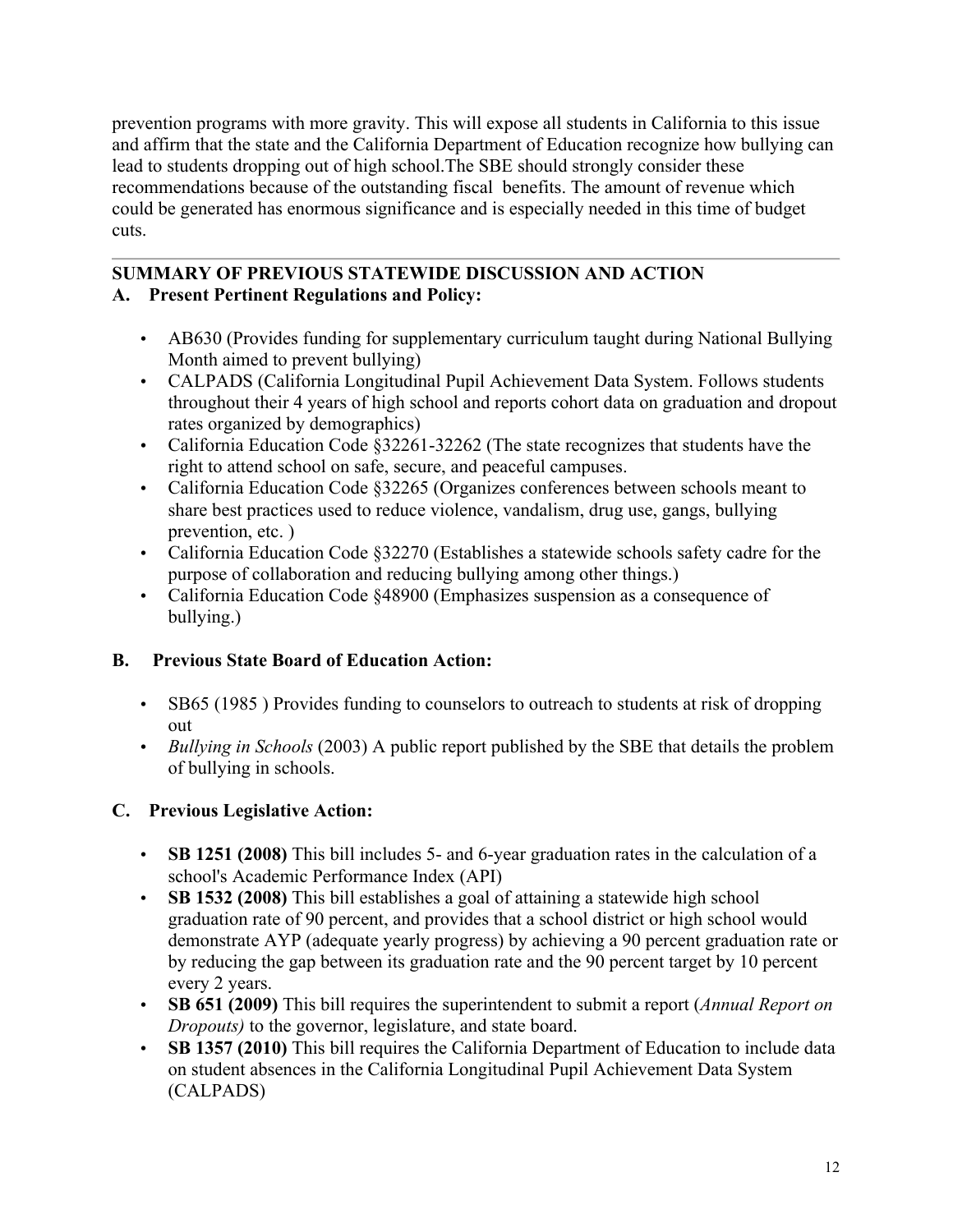| Topic:   | Implementation of the Common Core Standards in California |
|----------|-----------------------------------------------------------|
| Speaker: | Jasmin Kwak, Troy High School, Fullerton                  |
| Writer:  | Allan Zhou, Folsom High School, Folsom                    |

Group Members: Allan Zhou, Folsom High School, Folsom; Cameron Keegan, Analy High School, Sebastopol; Catherine Shim, El Dorado High School, Placentia; Jasmin Kwak, Troy High School, Fullerton; Jenna Lin, Palos Verdes Peninsula High School, Rolling Hills Estates; Maria Angulo, Valley View High School, Moreno Valley; Savannah Krause, Beckman High School, Irvine; Wesley Kao, Mira Loma High School, Sacramento

# **PRIORITY**

The Student Advisory Board on Education, a program of the California Association of Student Councils, establishes student input on the Implementation Process of the Common Core Standards as a priority.

# **RECOMMENDED SBE ACTION**

The Student Advisory Board recommends that the Board of Education advise the Common Core Systems Implementation Office to create a committee of students which can be consulted to obtain student feedback on the effectiveness of the implementation of new standards and to offer another perspective on the standards.

# **LOCAL AND STATEWIDE IMPLEMENTATION DETAILS**

# **Policies**

The State Board of Education should recommend that the Common Core Systems Implementation Office create a committee of students to consult on the implementation process; the specific details on how and when the committee is assembled should be left up to the discretion of the C.C.S. Implementation Office.

# **Student Action**

The committee will consist of a diverse and motivated group of students impacted by the new Common Core Standards. Students in the committee will provide valuable feedback and perspective on the implementation process.

# **KEY ISSUES**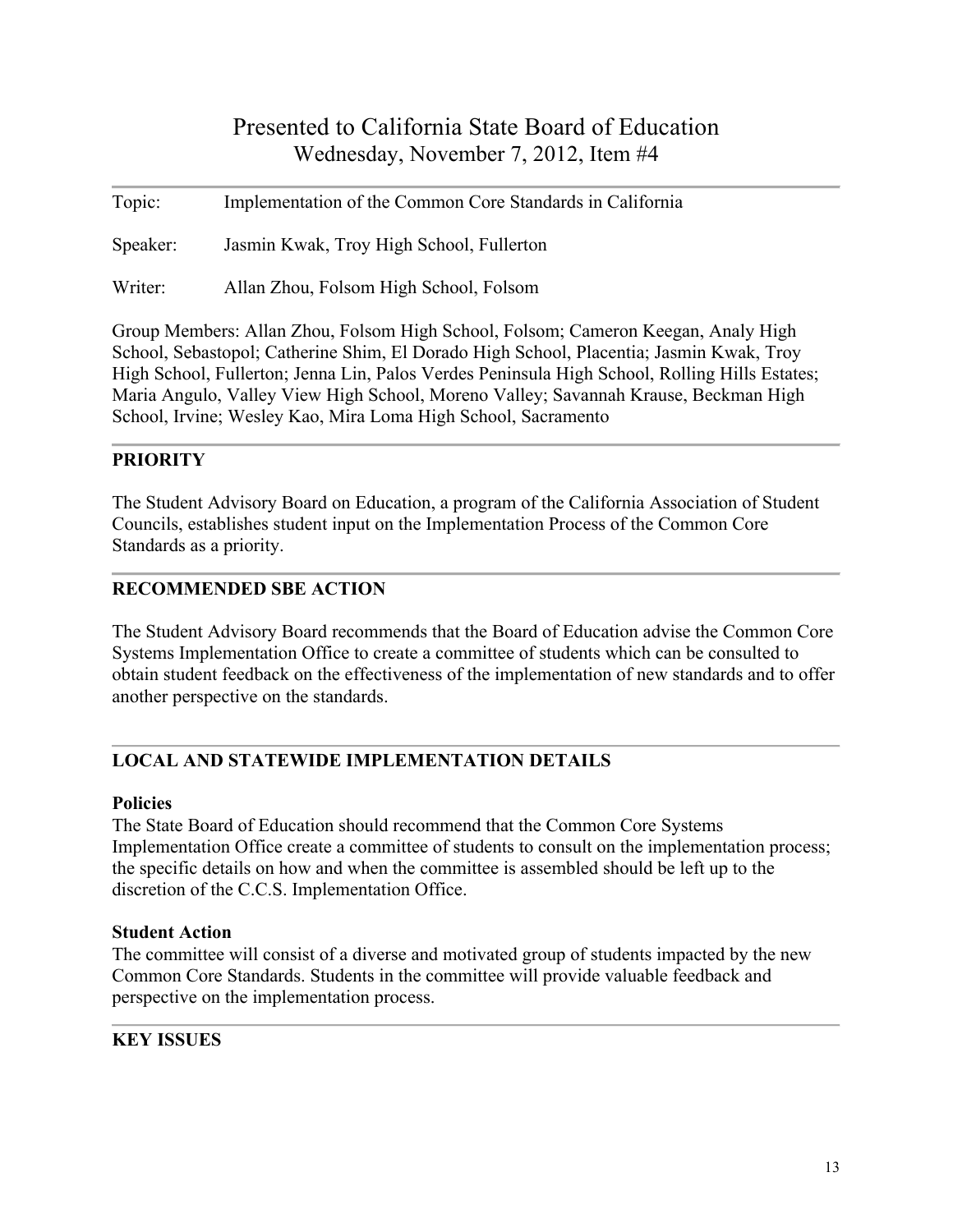- While the Common Core Standards have been created to provide a more meaningful education to the students, the only way in the status quo to understand the CCS's effectiveness and success is through standardized tests.
	- $\circ$  However, standardized tests do not relay the student's true opinions of the way Common Core Standards have been presented in the classroom.

# **WHAT'S WORKING**

- The methods of implementation of the Common Core Standards involve input from a wide variety of groups, such as teachers and administrators.
- The Student Board Member on the State Board of Education is able to offer a student perspective on California's education system, and provide recommendations to improve curriculum and standards.

# **FISCAL ANALYSIS**

The creation of a committee of students to provide input to the Common Core System Implementation Office will incur a minimal cost to the state, contingent upon whether the committee physically congregates, how often the committee members communicate, and any costs as a result. Because the committee would only exist for as long as the implementation process takes, these costs would not be incurred indefinitely.

# **RATIONALE**

Having a student voice in the Implementation Process for the Common Core Standards is absolutely essential. Currently, most stakeholders in the education system, such as teachers and administrators, are consulted--but students are not. Because the students are the primary beneficiaries of education and experience it on a daily basis, they are the largest stakeholder in the education system, and it makes little sense not to consider their input. As a result of their unique involvement in and view on their own education, students are best able to voice their own needs and provide detailed feedback during the implementation process. Student input will also build a symbolic bridge between students and government and offers the students direct rather than virtual representation. Furthermore, the C.C.S. Implementation Office has stated that the Standards should be a "living document" that evolves over time; consulting with students and getting their input would help to evolve and perfect the standards. Having a student voice in the implementation process reduces the risk of making the same mistakes that plagued the previous set of standards because student input can provide valuable feedback on how well the standards are being implemented; after all, students get to experience the implementation of the new standards first hand in their own classrooms. In essence, giving students a voice on the implementation process will offer both a fresh perspective and another avenue by which the the process of implementation may be evaluated, thus giving the new standards a greater chance to succeed.

# **SUMMARY OF PREVIOUS STATEWIDE DISCUSSION AND ACTION**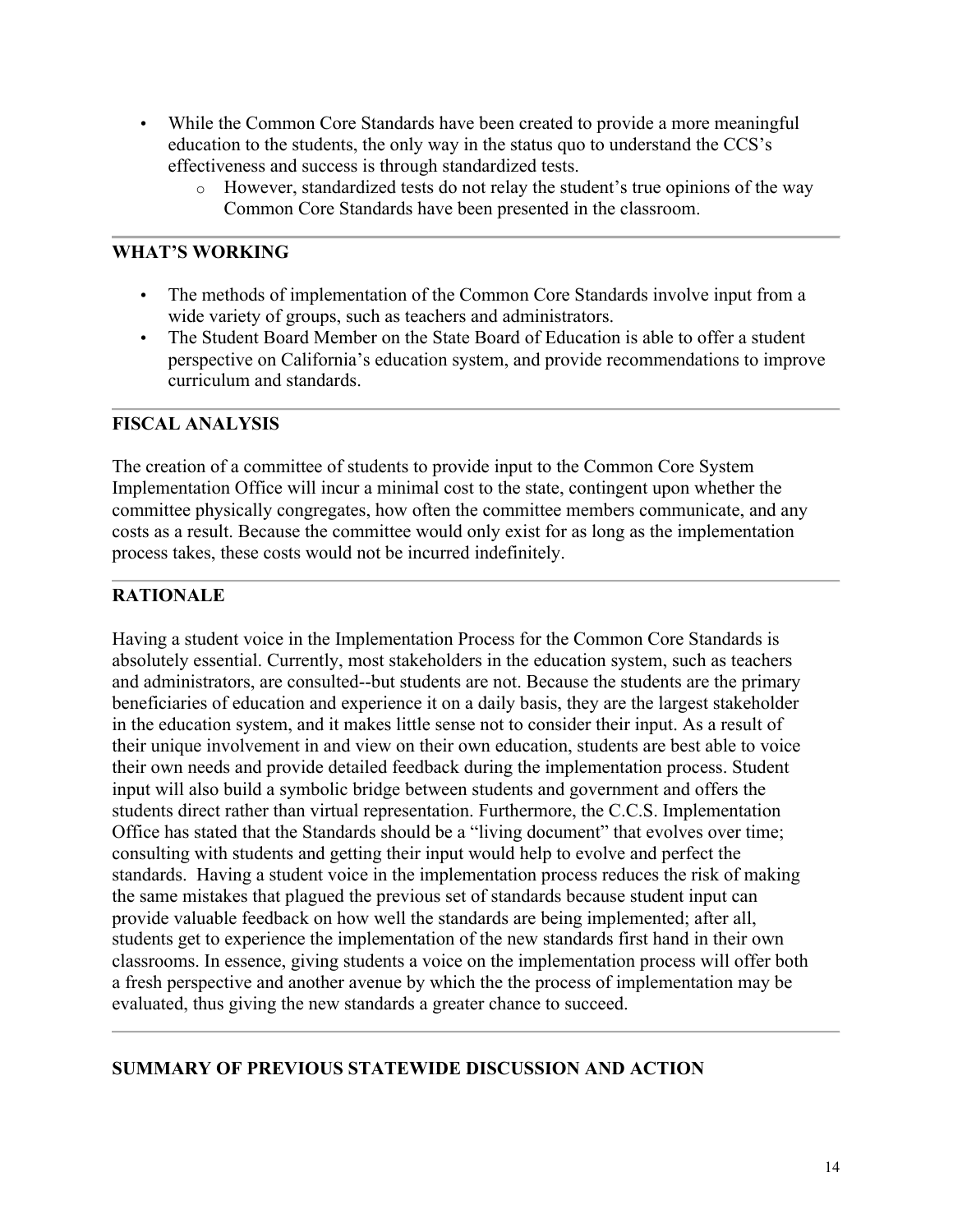# **Present Pertinent Regulations and Policy:**

Education Code #60605.85 amended Education Code #60605.10 and #60605.11 added

#### **Previous State Board of Education Action:**

State Board of Education adopted Common Core Standards on August 2nd, 2010 Promotion of the CCSS and supporting resources at conferences, workshops, in Webinars, and online began in 2010

# **Previous Legislative Action:**

SB 1200 Academic Standards: Recommended Modifications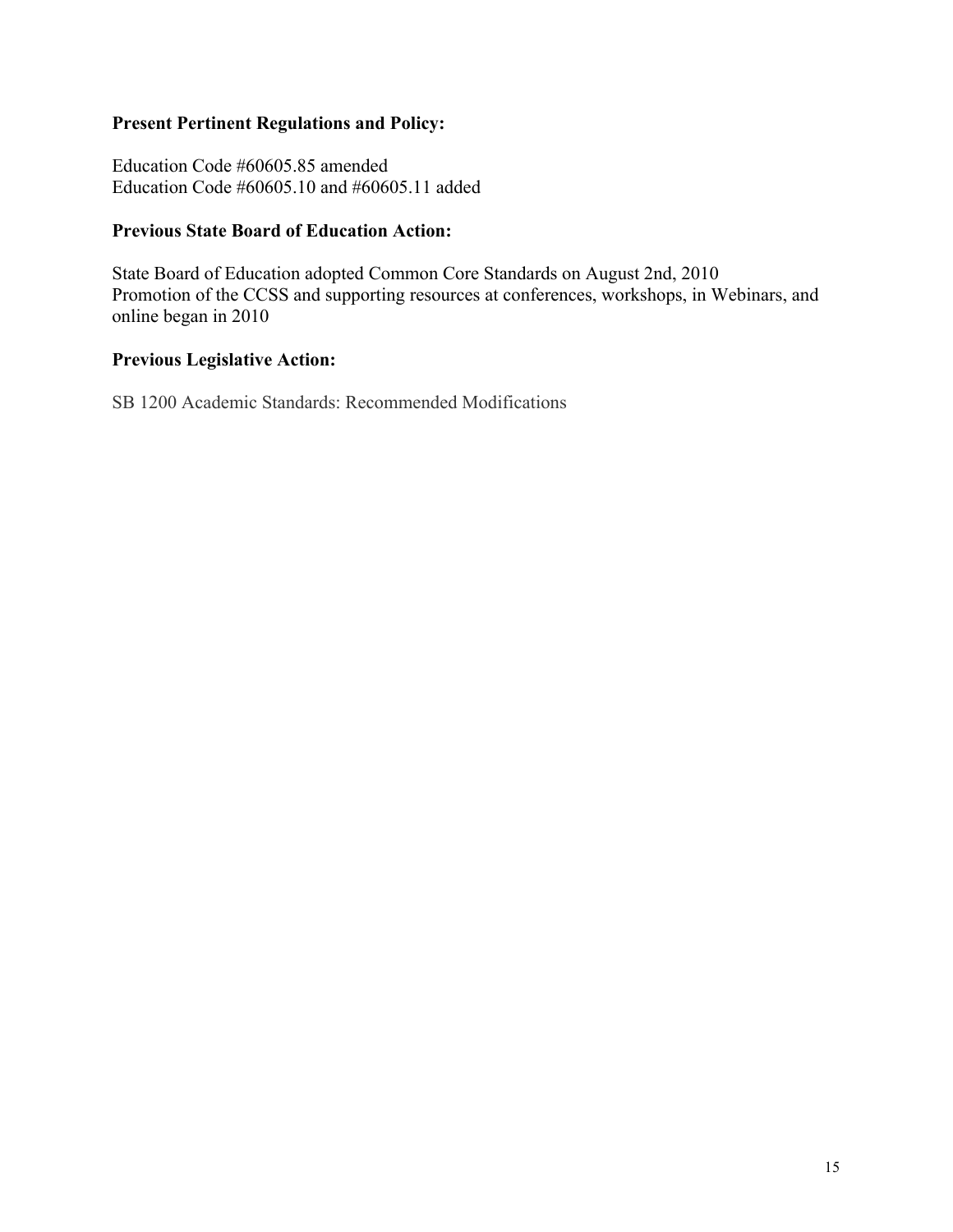| Topic:   | <b>Best Classroom Practices</b>                                                     |
|----------|-------------------------------------------------------------------------------------|
| Speaker: | Jack Wagner, Beverly Hills High School, Beverly Hills                               |
| Writer:  | Jennifer Yi, Troy High School, Fullerton; Milan Zhou, Folsom High School,<br>Folsom |

Group Members: Jack Wagner, Beverly Hills High School, Beverly Hills; Rikki Hu, Mira Loma High School, Sacramento; Griffin Keller, Bellarmine College Preparatory, San Jose; Jong Woo Roh, North Torrance High School, Torrance; Joshua Raynor, E.V. Cain Middle School, Auburn; Joanne Kim, Troy High School, Fullerton; Jennifer Yi, Troy High School, Fullerton; Milan Zhou, Folsom High School, Folsom

# **PRIORITY**

The Student Advisory Board on Education, a program of the California Association of Student Councils, establishes the implementation of a communication system for teachers and schools to share best classroom practices (such as organization and teaching methods) as a priority.

# **RECOMMENDED SBE ACTION**

The Student Advisory Board on Education recommends that the State Board on Education (SBE) 1) publish an online resource guide database containing best classroom practices on the California Department of Education (CDE) website public for all to see, specifically catered towards teachers and schools;

2) encourage the Instructional Quality Commission (IQC) to moderate the best practices resource guide compilation and collect data annually by reaching out to high performing schools based off of Academic Performance Index (API) scores and inviting them to submit teachers' most effective classroom practices;

3) allow teachers within qualifying parameters determined by the IQC to offer submissions on their own accord;

4) organize the best practices resource guide by division (in primary, junior high, and high school), respective subjects, and general classroom methods; and

5) include student representatives within the compilation process.

# **LOCAL AND STATEWIDE IMPLEMENTATION DETAILS**

# **Policies**

The California Instructional Quality Commission (IQC) should contact California schools that are consistently receiving high API scores and invite their teachers to contribute best practices in teaching students standards creatively and effectively. The IQC can also use data from the past to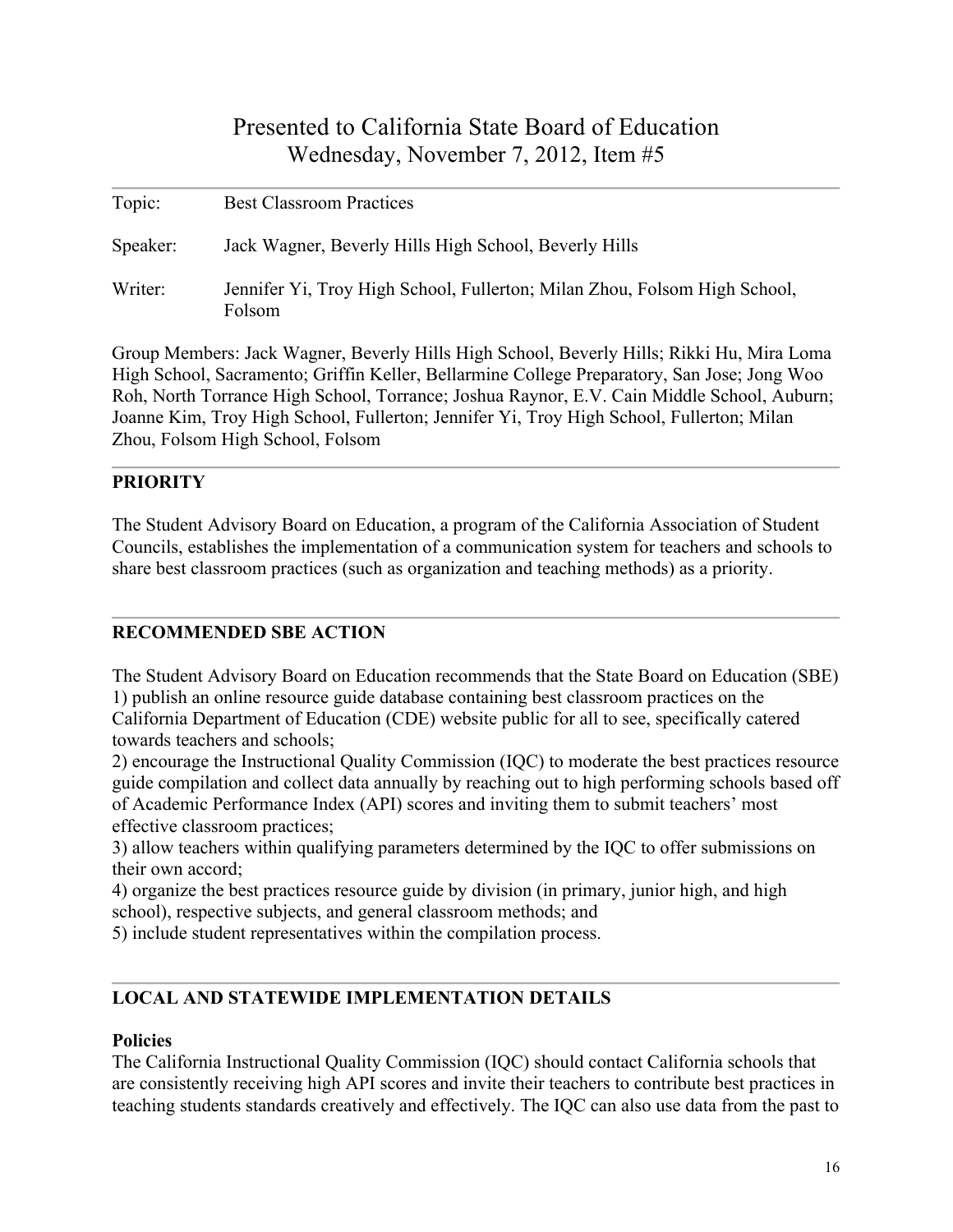seek out potential contributors for the resource guide. Once the link has been created and established, the website should include a best practices submission page.

#### **Programs**

Schools should be involved in contributing best classroom practices on a yearly basis through educator and administrator collaboration. Because the IQC will moderate the collection of best practices, high performing schools and the IQC will collaborate as well ensure that a wellbalanced best practices resource is created. Inside individual schools, designated teachers from different departments will participate in the process.

#### **Student Action**

Students should have a voice in the compilation process and should be involved in the review of best practices. Students are the ones affected by classroom practices and can draw from their experiences to determine which practices are effective or not.

# **KEY ISSUES**

Great teachers and practices exist, but there is not an efficient way for these methods to be shared across California. In turn, schools and teachers seeking to improve their classroom practices are not always aware of the best practices implemented by teachers in successful schools. As a result, some students are not learning the curriculum in an experiential and meaningful way that allows them to apply their knowledge in practical situations and assessments.

# **WHAT'S WORKING**

Other states have some form of online classroom best practices sharing (Alaska, Texas, Minnesota, North Dakota, etc.). These are easily accessible through the State Educational Agency (SEA). †

In California, the Teachers of the Year recognizes exemplary teachers who best represent all of California's teachers and symbolize the profession's contributions to quality education.

The *High School!* was a best practice periodical similar to the program we are proposing with one major difference. The *High School!* was focused on high schools specifically while our proposal uses a wider scope. This periodical does not/may not exist anymore.

# **FISCAL ANALYSIS**

The costs incurred by the implementation of best classroom practices will be minimal because it involves resources compilation of resources already existing or obtained for free.